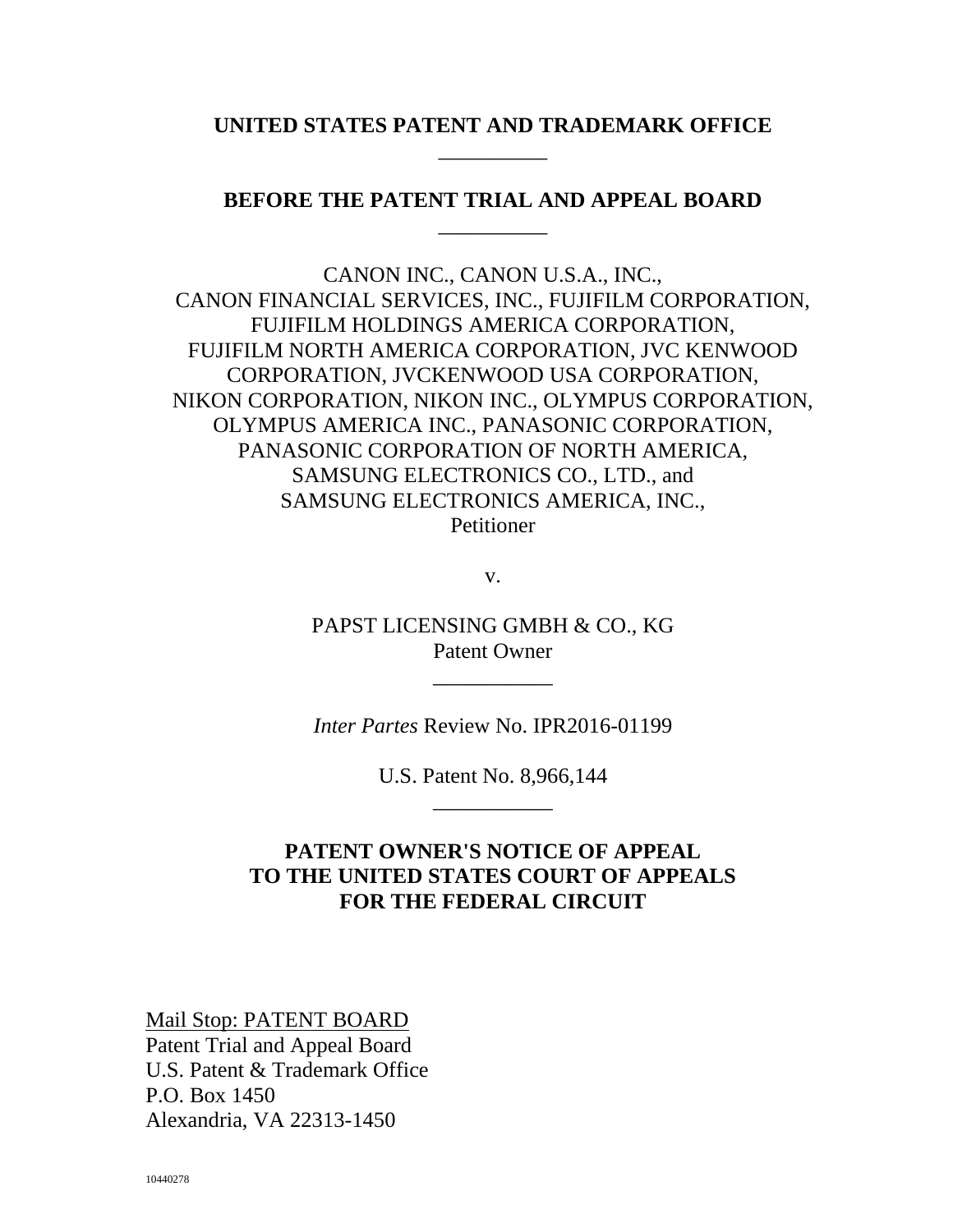Notice is hereby given, pursuant to 37 C.F.R. § 90.2(a), that Patent Owner Papst Licensing GmbH & Co. KG ("Papst") hereby appeals to the United States Court of Appeals for the Federal Circuit from the Patent Trial and Appeal Board's ("PTAB") Final Written Decision in Case No. IPR2016- 01200 entered December 11, 2017 ("Final Written Decision"), and from all underlying orders, decisions, rulings, and opinions which adversely affected Papst.

In accordance with 37 C.F.R. § 90.2(a)(3)(ii), Papst further indicates that the issues on appeal include, but are not limited to, the Board's determination of unpatentability of claims 1–8, 10, 14–20, 22, 28, 29, 38, 52, 56, 57, 59–65, 67, 71–74, 77–80, 84, 86, and 87 of U.S. Patent No. 8,966,144 ("the '144 patent") under 35 U.S.C. § 103; the Board's claim construction determinations; the Board's application of its construction to the facts of record; the Board's consideration of the record evidence, including but not limited to expert testimony; and all findings or determinations supporting or related to those issues, as well as any other issues decided adversely to Papst in any orders, decisions, rulings and opinions.

Pursuant to 37 C.F.R. §  $90.2(a)(1)$  and  $(a)(2)$ , and as reflected in the attached Certificate of Service, this Notice of Appeal is being electronically filed with the Patent Trial and Appeal Board through the PRPS System and the United States Court of Appeals for the Federal Circuit through the CM/ECF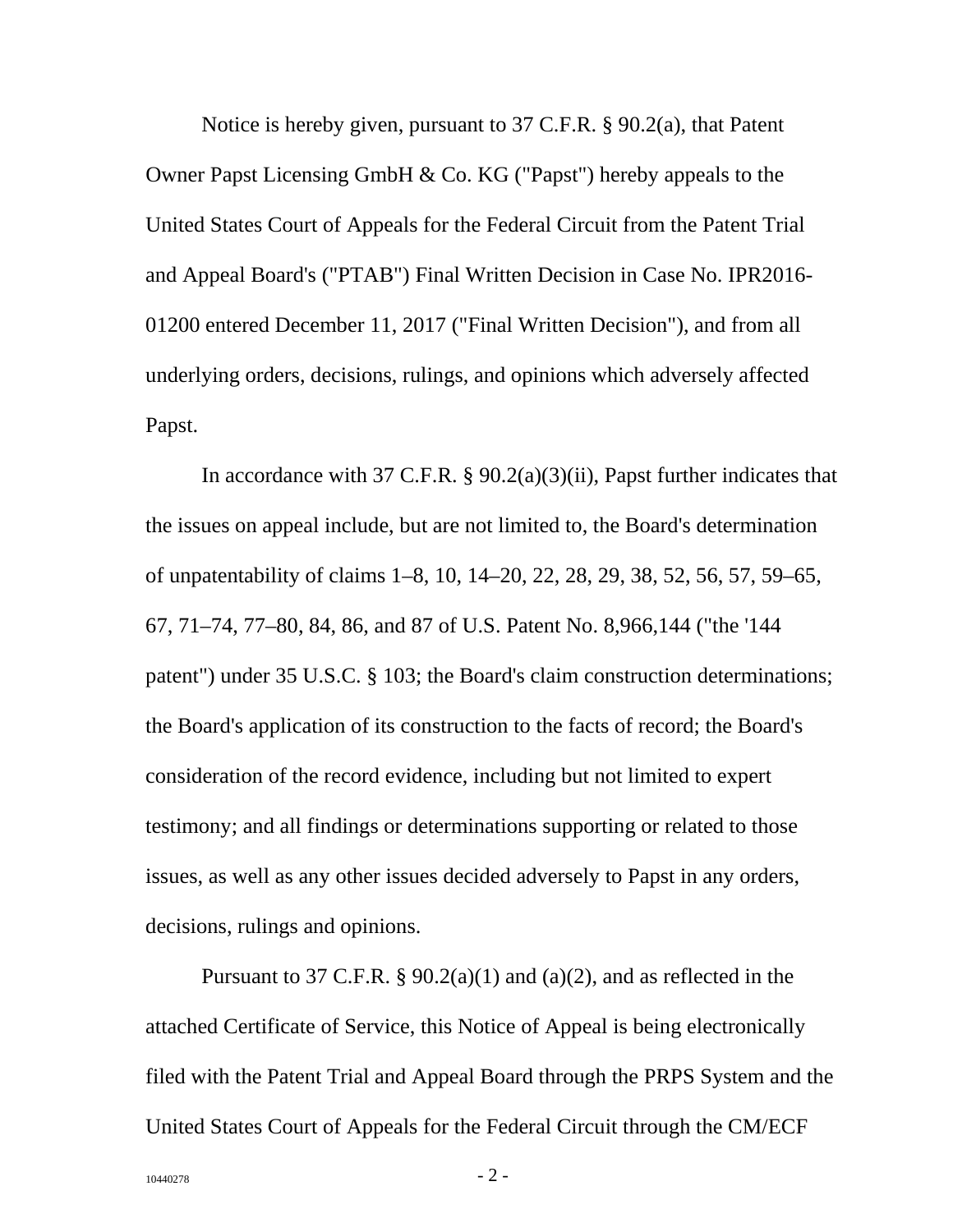System along with the requisite filing fee. A copy is also being served on the Office of the General Counsel at the U.S. Patent and Trademark Office.

Respectfully Submitted,

Dated: February 6, 2018

By: */Michael R. Fleming/* Michael R. Fleming

Michael R. Fleming Reg. No. 67,933 IRELL & MANELLA LLP 1800 Avenue of the Stars, Suite 900 Los Angeles, CA 90067-4276 Telephone: (310) 277-1010 Facsimile: (310) 203-7199 MFleming@irell.com